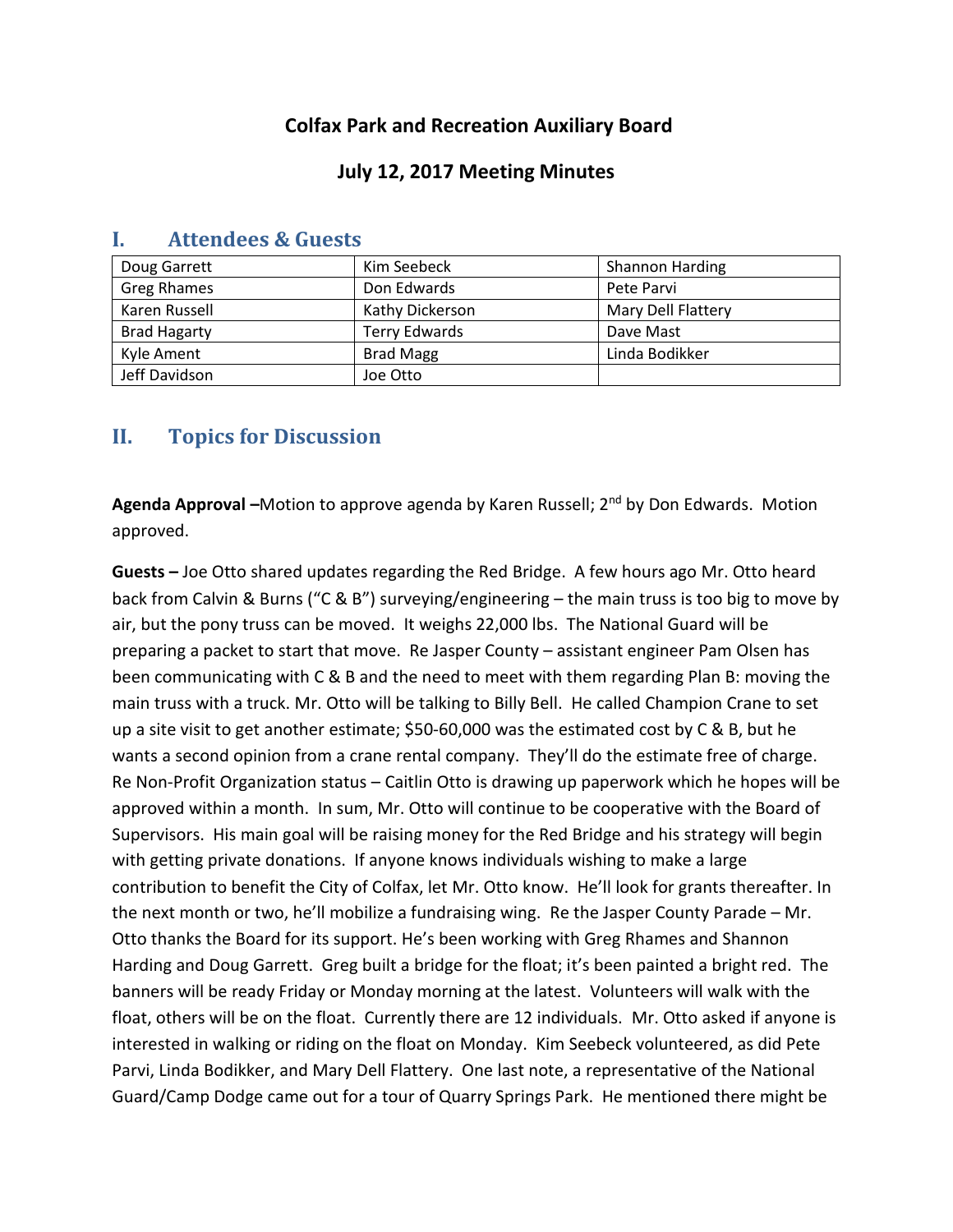other things that the Guard could do for QSP. He emailed Mr. Otto, indicating the Guard could do the beach at QSP. It'll be a 2 to 3 year process, and free to the park. Discussion ensued thereafter about planning for beach.

## **Approval of Financials – 6/14/17 through 7/12/17**

- Savings:
	- o Interest: \$22.91
	- o Balance: \$90,924.26
- Checking:
	- o Incomes:
		- **Donations: \$1,500.00**
		- Concert Sales: \$1,590.00
		- Camping Fees: \$225.00
		- Community Betterment Grant: \$4607.00
		- $\blacksquare$  Interest: \$1.02
	- o Expenses:
		- Event Expenses: \$408.32
		- **Promotional Costs: \$233.00**
		- Park Improvements: \$3,840.96
		- Sanitation: \$390.00
		- Utilities: \$143.09
		- Postage: \$9.80
	- o Balance: \$9,980.47
- Cash Accounts:
	- o Petty Cash Archery: \$150.00

Motion to approve financials by Greg; 2<sup>nd</sup> by Kim. Motion approved.

Doug Garrett noted that we need to be mindful that the majority of purchases must to be approved by the Board, through email vote, etc., or run through committee heads. Additionally, be sure receipts for reimbursement get turned in a timely manner. We've missed some available rebates at Menard's as a result of those delays. Remember too: we do have the ability to purchase through the City and benefit from its tax status.

Shannon moves for the creation of a sub-savings account to be maintained for the sole purpose of depositing donations designated toward the purchase of a permanent park entrance sign; 2<sup>nd</sup> by Pete. Motion approved.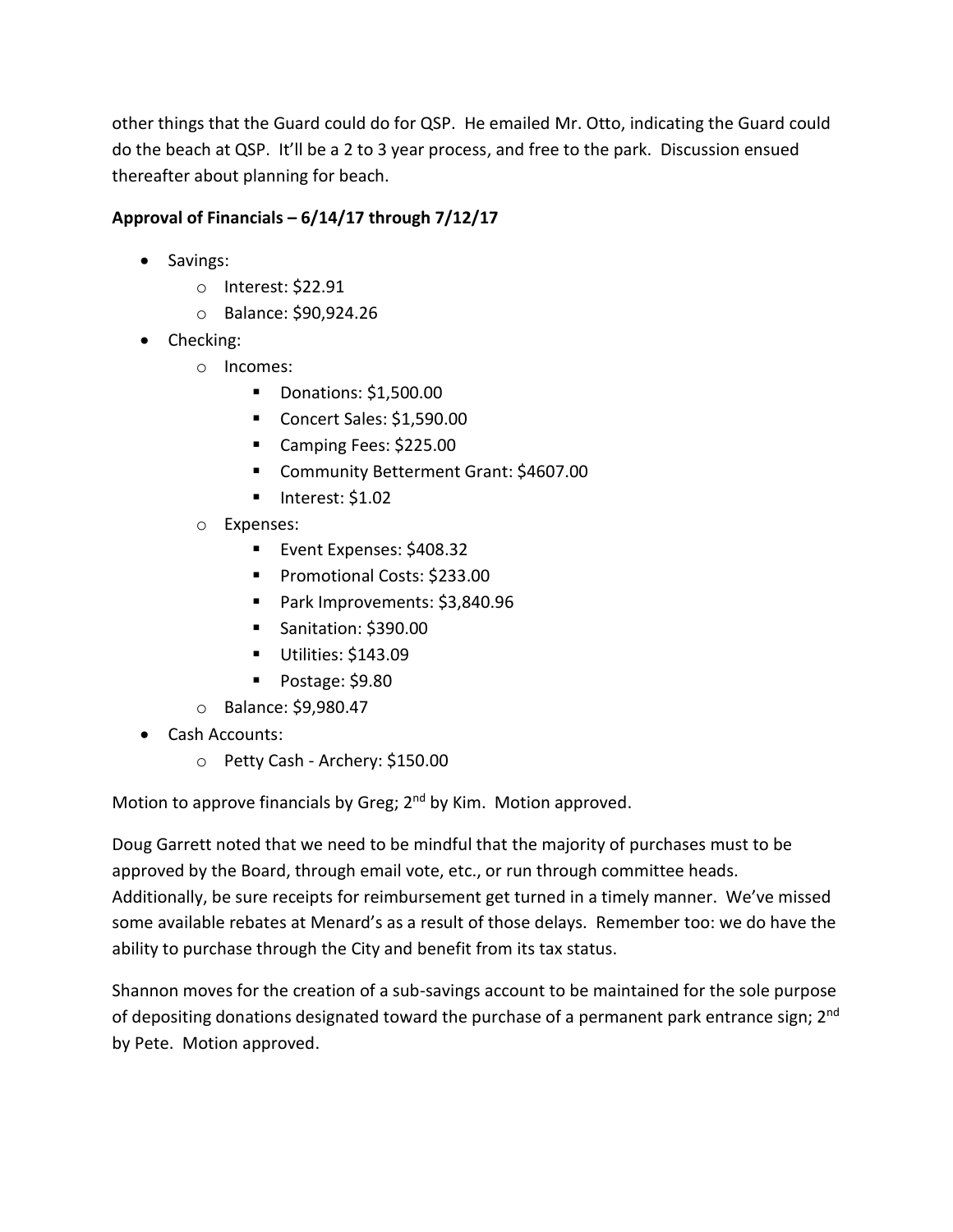**Approval of Minutes from Prior Meeting –** Motion to approve minutes of June 14, 2017 by Karen Russell; 2<sup>nd</sup> by Greg. Motion approved.

#### **Committee Reports**

● **Nominations Committee –** Don nominates Mary Dell Flattery to become a board member. She's an active volunteer and would like to participate further. 2<sup>nd</sup> by Shannon. Motion approved. Kim will send info welcome packet. Mary Dell spoke about the Colfax LaFemme Women's Club, indicating Doug recently made a presentation at the group's meeting, sharing information about the park. Doug reported after the presentation the park received a \$450 donation.

**● Operations/Planning Committee –** Don reported that 20 trees were planted two weeks ago. They're still partially green; they're a bit stressed but are being watered daily. The Colfax Fire Department is going to try to water the trees twice a week. Next, Phil Webb offered to paint the interior of the block building at no cost. He'll be doing so next week. One option is to leave it industrial looking by not painting the roof or trusses, or the shadow board. Another option would be to paint all of it. Discussion ensued and the industrial look will remain. Don reported that once the painting is done, Mike Talsma will be helping to install the new windows. Materials will cost about \$1,000 to frame in the windows on the east side of the building. Don moves for approval of expending those funds. 2<sup>nd</sup> by Terry Edwards. Motion approved. Next, at the back of the building there is a 70'  $\times$  15' slab. Discussion was had about putting a chain link fence around it to house the firewood, thereby opening up the west side of the building. The material cost is \$819.66 for a 6' chain link fence with a 10' gate. Adding a roof would bump that quote up to a total of \$3,670.75. Greg interjected that the guy that donated the electrical panels to the park may be willing to donate chain link because he has rolls of it sitting around. Greg will follow up with that. Don believes we need to send Denny Lester a thank you for digging all the holes needed and for setting another osprey pole & nesting base in the park. Don reported the cable has been finished on the fencing added to east/west side of archery building. Next, he indicated that Isaac and Malachi Jenkins are going after their Eagle Scout badges and involving the park in those efforts. One scout will be making a shelter kiosk for information and selfregistration for camping; the other will be making various signs. They can't start immediately however because they're at camp. Greg suggested three kiosks be built because we could use the other two at the boat docks/ramps for information and the receipt of cash donations. Board members agreed. Don further stated that the boys are supposed to do all the work themselves, noting they have access to a C & C machine they can run, etc. Finally, the 200 tons of rock at Manatts is still available, but we need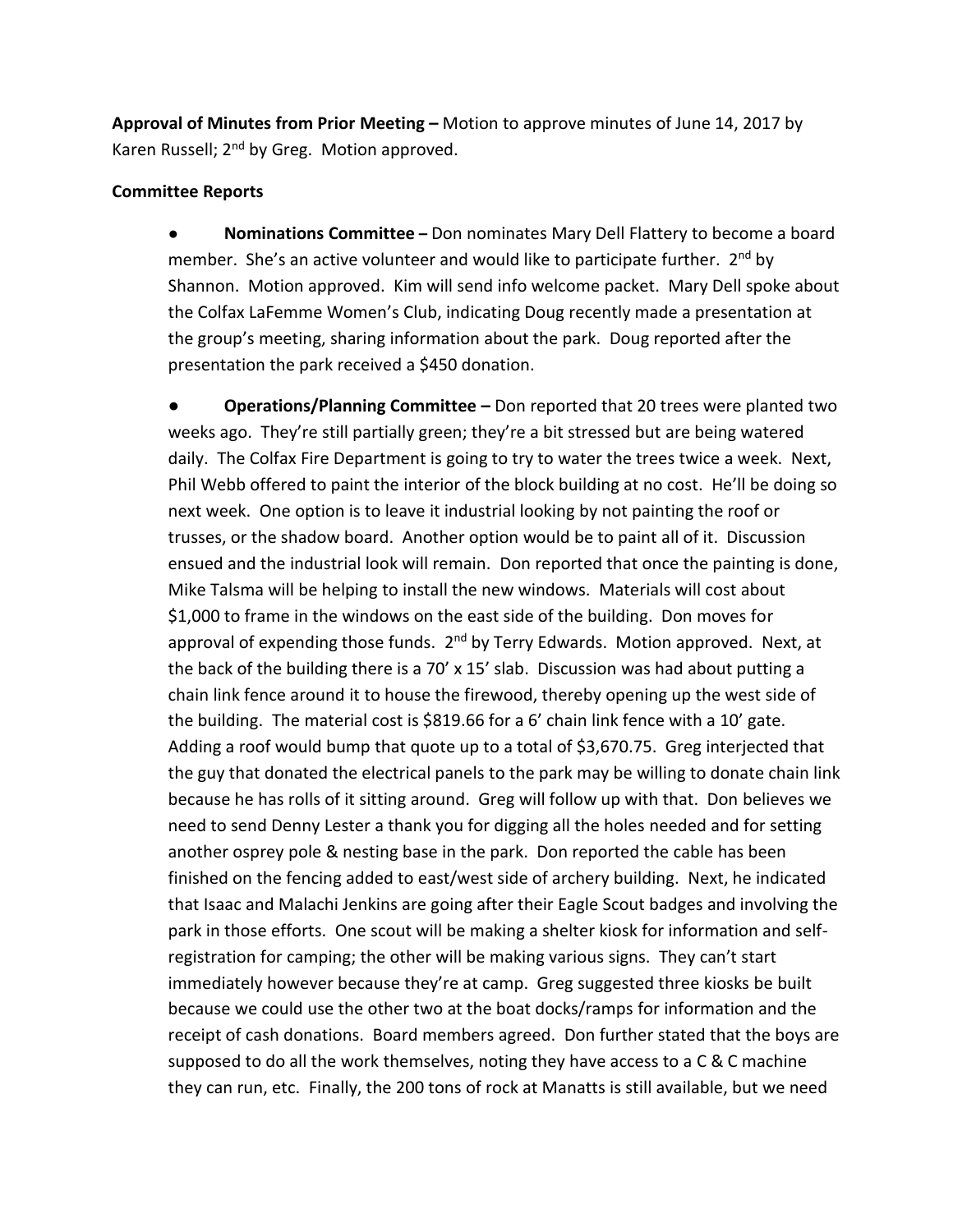to figure out exactly where it needs to go. A \$3,000 bid/estimate has been provided for loading/hauling/spreading the gravel from Keith Russell. Greg moved to spend the money; 2nd by Kim. Karen R. abstained. Motion approved. Further discussion ensued.

**Promotions Committee** – Pat Utz is on vacation. Doug reiterated the committee's support for the Red Bridge this year during the county fair parade, rather than preparing a separate park float. As a result of that support, the committee underwrote the cost of the "Save the Red Bridge" t-shirts that will be worn. Kim briefly advised regarding the finances following the June concert. After expenses, the net profit to the park was \$3,477. Next, board discussion was had regarding specific issues relative to the contract provided by the sound company, in particular, unacceptable legal language that prevents us from entering into or signing the contract for the September 16<sup>th</sup> concert. The vendor will be asked to remove the offending clause; if he does so, the contract can be signed. If he refuses, the issue will need to be revisited as soon as possible.

#### **Grant Updates**

*Water Access Grant* – Kyle Ament advised the Board that it can apply for this grant through the Iowa Department of Natural Resources.

*Trees Forever Living Roadways/Trees Please/Trees for Kids* – With regard to the first and third grant referenced, the trees and seedlings have been planted. As to the second, we're still waiting to hear something.

*Prairie Meadows Community Betterment* – Doug reported the design of the banners to be placed on the poles leading into town is currently underway.

*Paint Iowa Beautiful* – The eight gallons awarded will be used after the painting to be completed by Phil Webb.

*Iowa Trails Grant/Application Review* – We're ultimately seeking a trail loop connection. Those efforts will be broken down into three phases. The first phase involves applying gravel from the dike, back along Kum n' Go and creating a nearby parking area. Discussion ensued. The Board was reminded that while this is a \$100,000 grant, it involves a \$25,000 matching funds requirement. Greg offered Kudos to Jeff Davidson regarding his preparation of the Trails Grant.

**Developer Visit –** Doug reported that two former City of Newton employees – Brian Friedman and Natalie Ulmstead - are starting up a development firm. They came out to the park, got a